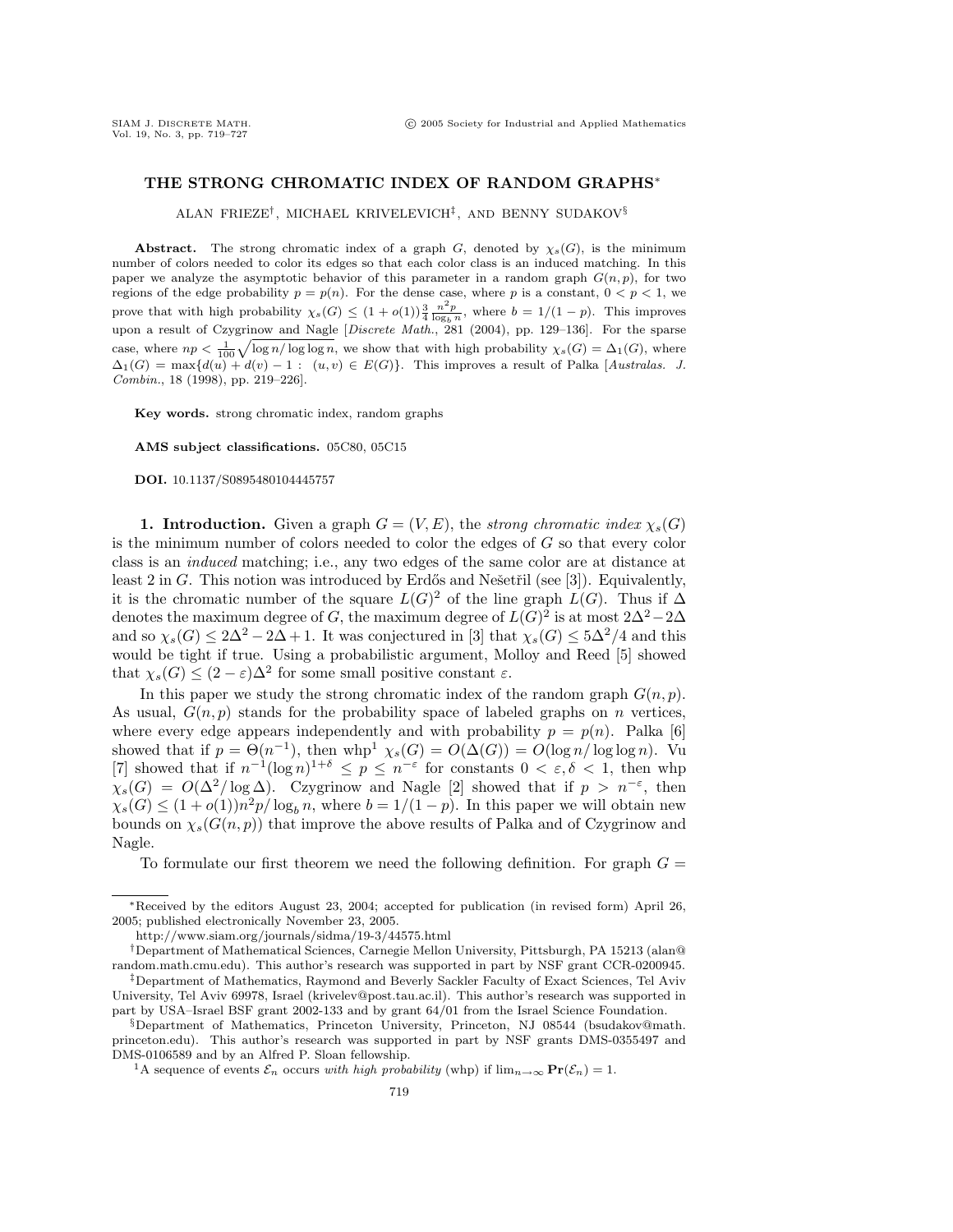$(V, E)$  let  $d(v)$  denote the degree of vertex  $v \in V$  and let

$$
\Delta_1 = \Delta_1(G) = \max\{d(u) + d(v) - 1: (u, v) \in E\}.
$$

Set

$$
\lambda = \left(\frac{\log n}{\log \log n}\right)^{1/2}.
$$

Then, for the sparse random graphs we prove the following tight result.

THEOREM 1. Let p be such that  $np \leq \lambda/100$ . Then whp, with  $G = G(n, p)$ ,

$$
\chi_s(G) = \Delta_1(G).
$$

Remark 1. A straightforward calculation shows that in this range of edge probabilities,  $\Delta_1(G) = (1 + o(1))\Delta(G)$ .

Remark 2. The observant reader will notice that our proof shows that the related *choice* number is also  $\Delta_1$  whp; i.e., as long as each edge is given a list of  $\Delta_1$  colors, we can strongly edge color it.

We have learned via private communication with Tomasz Luczak that in unpublished work he has obtained a result similar to Theorem 1.

For the dense case we improve the aforementioned result of Czygrinow and Nagle by a constant factor.

THEOREM 2. Let  $p > 0$  be a constant. Denote  $b = 1/(1 - p)$ . Then whp, with  $G = G(n, p),$ 

$$
\chi_s(G) \le (1 + o(1)) \frac{3}{4} \frac{n^2 p}{\log_b n}.
$$

By the above result, the edges of  $G(n, p)$  can be a.s. strongly colored so that the average size of a color class is at least  $(1 - o(1)) \frac{2}{3} \log_b n$ .

*Remark* 3. The size of the largest induced matching in  $G(n, p)$  is whp asymptotically equal to  $\log_b n$ , and so whp  $\chi_s(G)$  is asymptotically at least  $\frac{n^2 p}{2 \log_b n}$ .

**1.1. Notation.** A sequence of events  $\mathcal{E}_n$  is said to occur *quite surely* (qs) if  $\mathbf{Pr}(\mathcal{E}_n) = O(n^{-K})$  for any constant  $K > 0$ .

Unless the base is specifically mentioned, log will refer to natural logarithms.

We often refer to the Chernoff bound for the tails of the binomial distribution. By this we mean one of the following (see, e.g., [4]):

$$
\begin{aligned} \mathbf{Pr}(B(n, p) \le (1 - \varepsilon)np) &\le e^{-\varepsilon^2 np/2}, \\ \mathbf{Pr}(B(n, p) \ge (1 + \varepsilon)np) &\le e^{-\varepsilon^2 np/3}, \qquad \varepsilon \le 1, \\ \mathbf{Pr}(B(n, p) \ge \mu np) &\le (e/\mu)^{\mu np}. \end{aligned}
$$

**2. Sparse random graphs.** Given a graph G with maximum degree  $\Delta$ , let **2. Sparse random graphs.** Given a graph G with maximum degree  $\Delta$ , let  $\beta = \sqrt{\Delta}/2$ . Denote by  $L_{\beta}$  the set of vertices of G which are within distance at most 2 from the set of vertices of degree at least  $\beta$ . Let  $G_{\beta}$  be the subgraph of G induced by  $L_{\beta}$ . First we need the following simple statement.

LEMMA 3. Let G be a graph for whose subgraph  $G_\beta$  is acyclic. Then  $\chi_s(G)$  =  $\Delta_1(G)$ .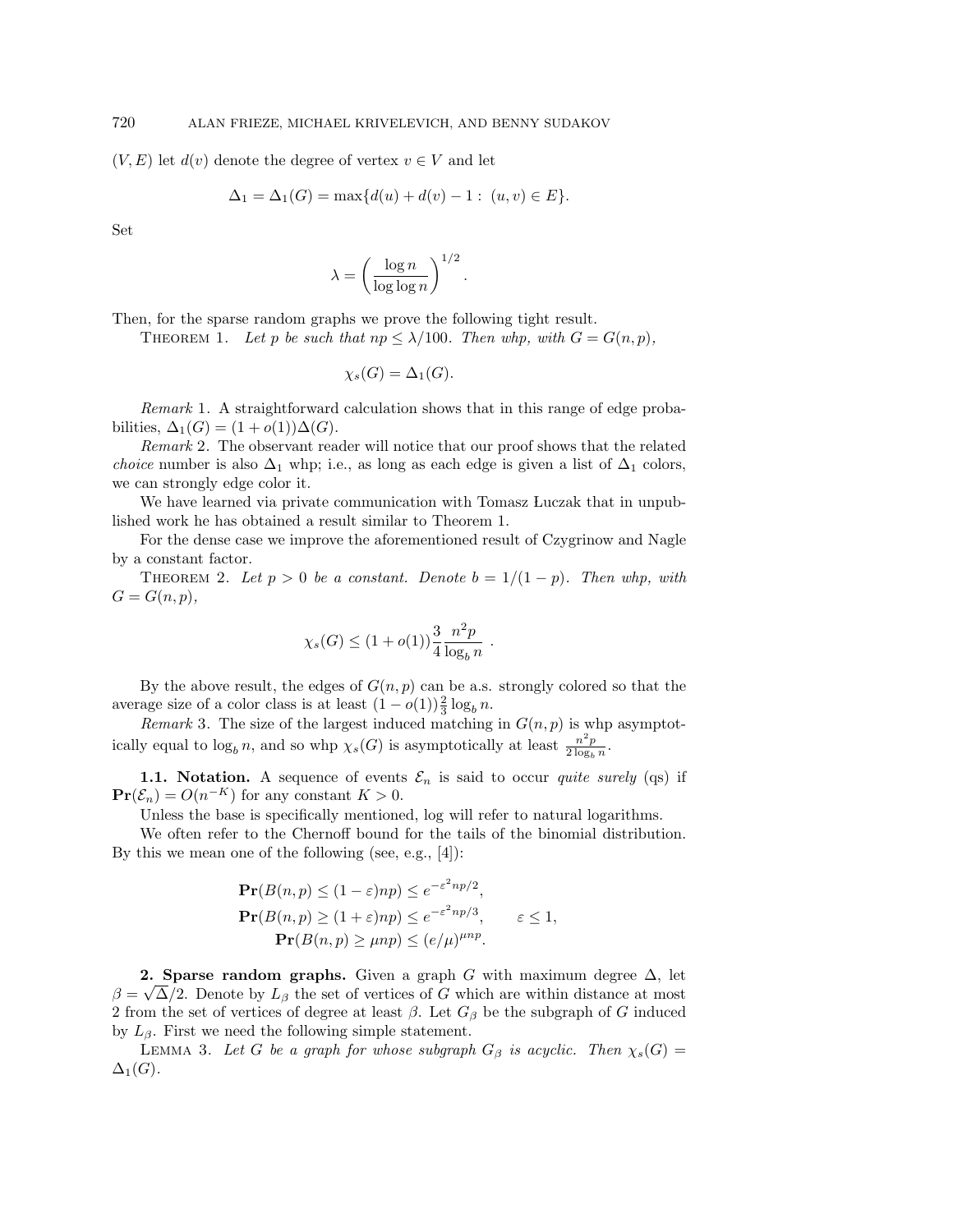*Proof.* Clearly, for every edge  $(u, v)$  of G, the edge itself and all edges incident with u, v must have distinct colors. Therefore  $\chi_s(G) \geq \Delta_1(G)$  and it remains to show the reverse inequality.

We start by coloring the edges of  $G_\beta$ . Since all connected components of this graph are trees, it is enough to show that edges of every such tree T can be colored using only  $\Delta_1(T) \leq \Delta_1(G)$  colors. We do this by induction on the number of edges of  $T$ . It is trivial if  $T$  has one edge or, more generally, is a star. Now root  $T$  at an arbitrary vertex  $r$  and let  $x$  be a vertex of degree 1 of  $T$  at maximum distance from r. Let  $y \neq r$  be its unique neighbor in T and let z be the neighbor of y on the path from x to r (z = r is possible here). Let  $T' = T - x$  and let  $d, d'$  refer to vertex degrees in  $T, T'$ , respectively. By induction we can color the edges of  $T'$  using only  $\Delta_1(T') \leq \Delta_1(T)$  colors. Then the number of colors forbidden for edge  $e = (x, y)$  is at most

$$
D' = d'(y) + d'(z) - 1 = (d(y) - 1) + d(z) - 1 = (d(y) + d(z) - 1) - 1 \le \Delta_1(T) - 1.
$$

Therefore there is a color which is not used at y or z and we can use it to color the edge  $(x, y)$ .

Having finished coloring the edges of  $G_\beta$ , we can color the remaining edges  $e_1, e_2, \ldots, e_M$  of G in this (arbitrary) order. Note that, by definition, for every edge  $(u, v)$  outside  $G_\beta$ , all the neighbors of both u and v should have degree less than  $\beta$ . Therefore when we come to color  $e_i$  we find that at most  $2\beta^2 \leq \Delta/2 < \Delta_1$  colors have been forbidden by the coloring of previous edges, and so there will always be an allowable color.  $\perp$ 

LEMMA 4. Let p be such that  $np \leq \lambda/100$ . Let T be a fixed set of vertices of size  $|T| = t$  and let A be a fixed set of at most 2t edges. Then conditioning on the event that all edges in A are present in  $G(n, p)$ , the probability that all the vertices in T have degree at least  $\lambda/3$  is at most  $2e^{-\lambda t/10}$ .

*Proof.* By definition, it is easy to see that for such a set  $T$ , either there are at least  $\lambda t/9$  edges in the cut  $(T, V(G) - T)$ , or the set T spans at least  $\lambda t/9$  edges of  $G(n, p)$ . Since we are conditioning on the presence of at most 2t edges, we have that either there are at least  $\lambda t/9 - 2t \geq \lambda t/10$  random edges in the cut  $(T, V(G) - T)$  or, similarly, the set T contains at least  $\lambda t/10$  random edges of  $G(n, p)$ . Using the fact that  $np \leq \lambda/100$ , the probability of the first event can be bounded by

$$
\binom{t(n-t)}{\lambda t/10} p^{\lambda t/10} \le (10e(n-t)p\lambda^{-1})^{\lambda t/10}
$$
  

$$
\le e^{-\lambda t/10}.
$$

Similarly, the probability of the second event is at most

$$
\binom{t(t-1)/2}{\lambda t/10} p^{\lambda t/10} \le (5e(t-1)p\lambda^{-1})^{\lambda t/10}
$$
  

$$
\le e^{-\lambda t/10}.
$$

Altogether we obtain that the probability that all the vertices in T have degree at least  $\lambda/3$  is at most  $2e^{-\lambda t/10}$ .  $\Box$ 

LEMMA 5. Let p be such that  $np \leq \lambda/100$ . Then whp, with  $G = G(n, p)$ , the subgraph  $G_{\beta}$  is acyclic.

*Proof.* If  $np \leq 1/\log \log n$ , then the probability that  $G(n, p)$  contains a cycle is at most  $\sum_{t\geq 0} n^t p^t = o(1)$ ; i.e., it is acyclic whp. Therefore we can assume that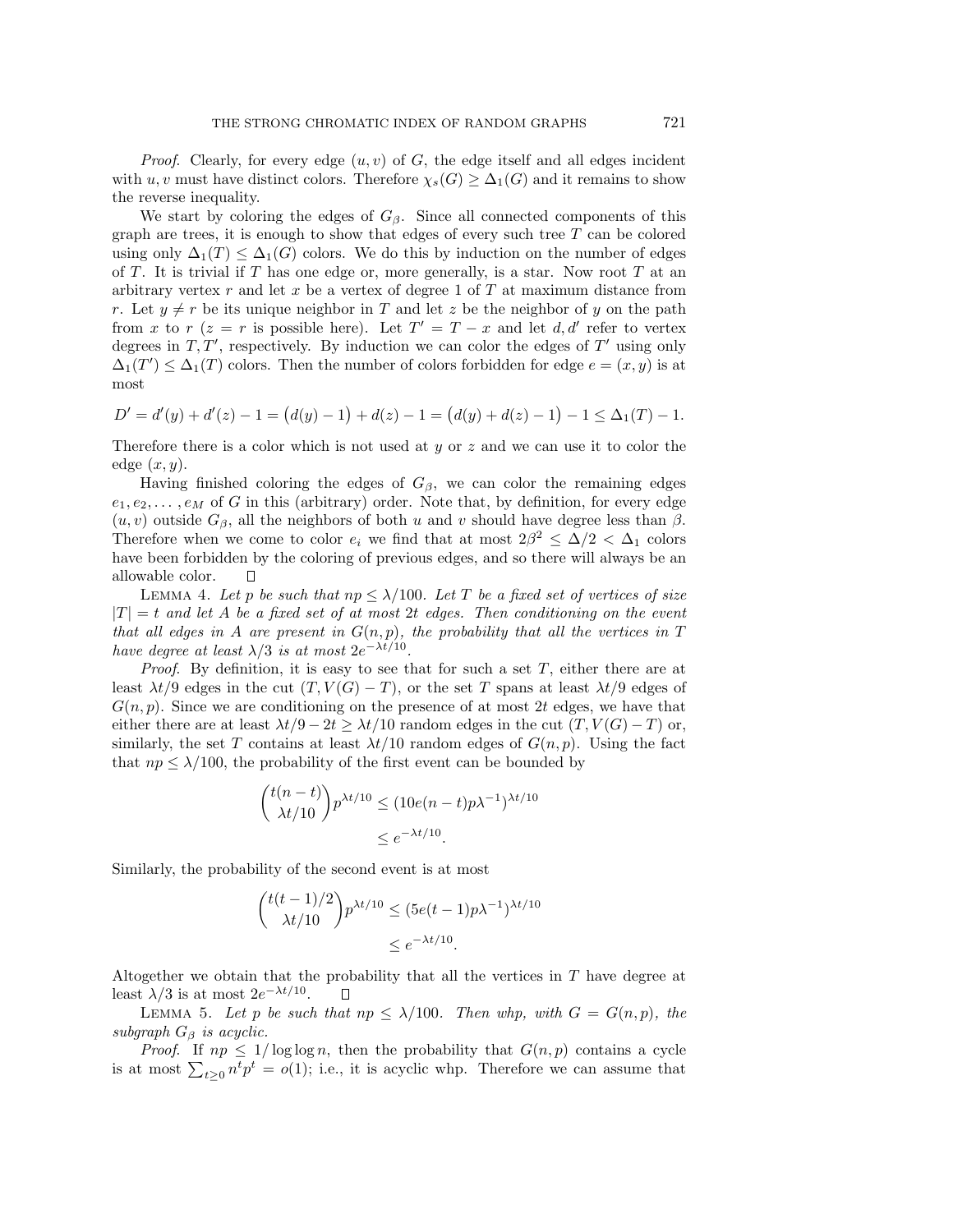$np \geq 1/\log \log n$ . In this case it is well known (see, e.g., [1]) that the maximum degree of the random graph is whp at least  $(1+o(1))\frac{\log n}{\log \log n}$ . Let X be the set of vertices of  $G = G(n, p)$  which are within distance at most 2 from a vertex of degree at least  $d_0 = \lambda/3$ . Then it is enough to show that the subgraph of  $G(n, p)$  induced by X is acyclic whp.

Let C be a shortest cycle in the subgraph  $G[X]$  induced by X, and let t be the length of C. We claim that there are at least  $t/10$  vertex disjoint paths of length at most 2 connecting vertices of the cycle to vertices of degree at least  $d_0$ . Since every vertex of the cycle is within distance at most 2 from some vertex of degree at least  $d_0$ , there is always at least one such path. Therefore we can assume that  $t \geq 10$ .

Let  $v_1, \ldots, v_s$  be a largest set of vertices of C such that the distance along the cycle between any two of them is at least 5. Clearly  $s = |t/5| \ge t/10$ . Note that since C was the shortest cycle in G[X], the distance between every pair  $v_i \neq v_j$  in this graph is also at least 5. By the definition of X, for every  $v_i, 1 \leq i \leq s$ , there is a path  $P_i$  of length at most 2 from  $v_i$  to a vertex of degree at least d. All vertices of this path belong to X and the paths  $P_i$  and  $P_j$  are vertex disjoint, since otherwise the distance between  $v_i$  and  $v_j$  in  $G[X]$  would be at most 4. The path  $P_i$  may share edges with C. On the other hand, once the path  $P_i$  leaves the C it cannot come back, since otherwise it will create a shorter cycle. Let  $u_i$  be the last vertex of  $P_i$  which still belongs to C,  $P'_i$  be the part of  $P_i$  which is edge disjoint from C, and  $w_i$  be the endpoint of  $P'_i$  which has degree at least  $d_0$ . Denote by H the union of all paths  $P'_i$ and C. We now estimate the probability that  $G(n, p)$  contains such a subgraph.

The number of ways to choose a cycle C is at most  $n<sup>t</sup>$  and the probability that it appears in  $G(n, p)$  is  $p^t$ . We can choose the set of vertices  $u_i$  in at most  $\binom{t}{s} \leq 2^t$  ways. The path between  $u_i$  and  $w_i$  can have length 0, 1, or 2, and there are at most  $3^{t/5}$ different ways to choose a length for every path  $P_i'$ . The number of paths of length 0, 1, 2 is at most  $1, n, n^2$ , respectively, and their existence probabilities are  $1, p, p^2$ . Note that after we choose the paths  $P'_i$  the vertices  $w_i$  are fixed and we expose a set A of at most  $t+2(t/5) \leq 2t$  edges of  $G(n, p)$ . Therefore, by Lemma 4, the probability that all the vertices  $w_i$  have degree at least  $d_0$  is bounded by  $2e^{-\lambda s/10} \leq 2e^{-\lambda t/100}$ . As  $np < \lambda < \sqrt{\log n}$ , we can combine the above facts to conclude that the probability that a graph  $H$  appears in  $G(n, p)$  is bounded by

$$
\sum_{t\geq 3} n^t p^t 2^t 3^{t/5} (1 + np + n^2 p^2)^{t/5} e^{-\lambda t/100}
$$
  
< 
$$
< \sum_{t\geq 3} (6np)^t (2\lambda)^{t/5} e^{-\lambda t/100}
$$
  
< 
$$
< \sum_{t\geq 3} \lambda^{2t} e^{-\lambda t/100}
$$
  
=  $o(1)$ .

 $\Box$ This completes the proof of the lemma and the proof of Theorem 1.

**3. Dense random graphs.** Assume now that  $0 < p < 1$  is a constant. We remind the reader that  $b = 1/(1 - p)$ .

Let

$$
k = \left\lceil \left(\frac{2}{3} - \epsilon\right) \log_b n \right\rceil
$$

,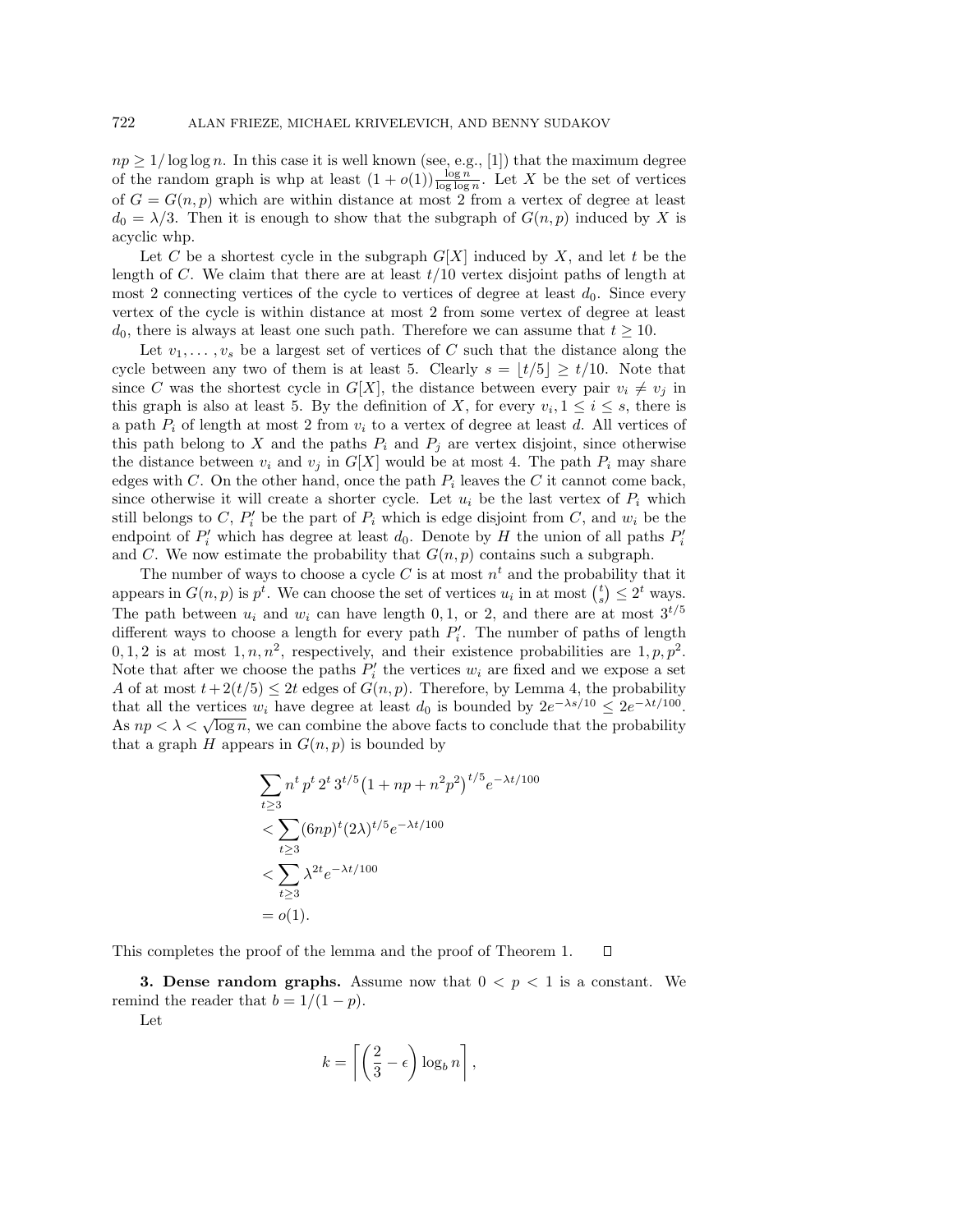where  $0 < \epsilon < 2/3$  is a constant. We will prove that whp  $\chi_s(G(n, p)) \leq (1 +$  $o(1))|E(G)|/k.$ 

Let  $s = \log^2 n$ ,  $n_0 = n/s$ . Fix a partition of the vertex set  $V(G)$  into s parts  $V_1,\ldots,V_s$  of nearly equal size:  $|V_i|\approx n/s$ . It will be enough to prove the following statement.

LEMMA 6. With high probability  $G = G(n, p)$  satisfies the following:

- (1) For all pairs  $1 \leq i \neq j \leq s$ , all but at most  $O(n^2/\log^6 n)$  edges of the bipartite graph  $G[V_i, V_j]$  can be packed into induced matchings of size k.
- (2) For all pairs  $1 \leq i \neq j \leq s$ ,  $|E(V_i, V_j)| \leq n_0^2 p + n_0^{3/4}$ .

Indeed, assume that the conditions stated in the above lemma hold for  $G$ . Then we strongly color  $E(G)$  as follows:

- 1. First, for each pair  $1 \leq i \neq j \leq s$ , color all but at most  $n^2/\log^6 n$  edges between  $V_i$  and  $V_j$  in at most  $\frac{|E(V_i, V_j)|}{k} \leq \frac{n_0^2 p}{k} + \frac{n_0^{3/4}}{k}$  colors.
- 2. For each  $1 \leq i \neq j \leq s$ , color the uncolored edges between  $V_i$  and  $V_j$  in a new color each. The total number of additional colors used for all pairs  $(V_i, V_j)$ does not exceed  $\binom{s}{2} \frac{n^2}{\log^6 n} \leq n^2 / \log^2 n$ .
- 3. Color all of the edges inside each  $V_i$  in a new color. This stage consumes at most  $s\binom{n/s}{2} \leq n^2/\log^2 n$  colors.

Altogether, we will have used  $(1+o(1))n^2p/(2k)$  colors as required.

Proof of Lemma 6. Part (2) follows immediately from applying the Chernoff bounds for the binomial distribution to the number of edges joining  $V_i, V_j$ . We can thus concentrate on the bipartite graphs  $G[V_i, V_j]$ . Obviously, coloring such a bipartite graph is affected only by the edges between  $V_i$  and  $V_j$  and also the edges inside  $V_i$ and  $V_i$  (we are after the strong chromatic index here).

We first expose the edges of the random graph  $G(n, p)$  inside the sets  $V_i$ ,  $1 \leq i \leq s$ . Let  $t = n^{2/3}$ . We will be able to assume that the following two properties hold inside each  $V_i$ .

LEMMA 7. With high probability in  $G = G(n, p)$ , for each set  $V_i$  we have the following:

- (1) For every collection of k disjoint sets  $W_1, W_2, \ldots, W_k \subset V_i$  of size  $|W_i| =$  $\nu_0 \geq n^{1/3} / \log^6 n$  there is an independent transversal in G, i.e., an independent set of vertices  $\{w_1, w_2, \ldots, w_k\}$  such that  $w_i \in W_i, i = 1, 2, \ldots, k$ .
- (2)  $V_i$  contains a collection  $\mathcal{I}_i$  of  $O(n^{5/3}/\log n)$  independent sets of size k in G such that  $|I_{l_1} \cap I_{l_2}| \leq 1$  for each  $I_{l_1} \neq I_{l_2} \in \mathcal{I}_i$ , and each vertex  $v \in V_i$ participates in  $t(v)$  sets from  $\mathcal{I}_i$ , where  $t(v) \in [t \pm n^{5/9}]$ .

*Proof.* For (1), fix  $W_1, W_2, \ldots, W_k \subset V_i$  and let X be the number of independent transversals. Then

$$
\mathbf{E}(X) = \nu_0^k (1 - p)^{\binom{k}{2}}.
$$

We can now apply Janson's inequality; see, for example, Janson, Luczak, and Ruciński [4]. Thus let

$$
\Delta = \sum_{l=2}^{k} {k \choose l} \nu_0^{2k-l} (1-p)^{2{k \choose 2} - {l \choose 2}}
$$
  

$$
\leq k^2 \nu_0^{2k-2} (1-p)^{2{k \choose 2} - 1}.
$$

The last inequality follows from the fact that the sum is dominated by the term  $l = 2$ .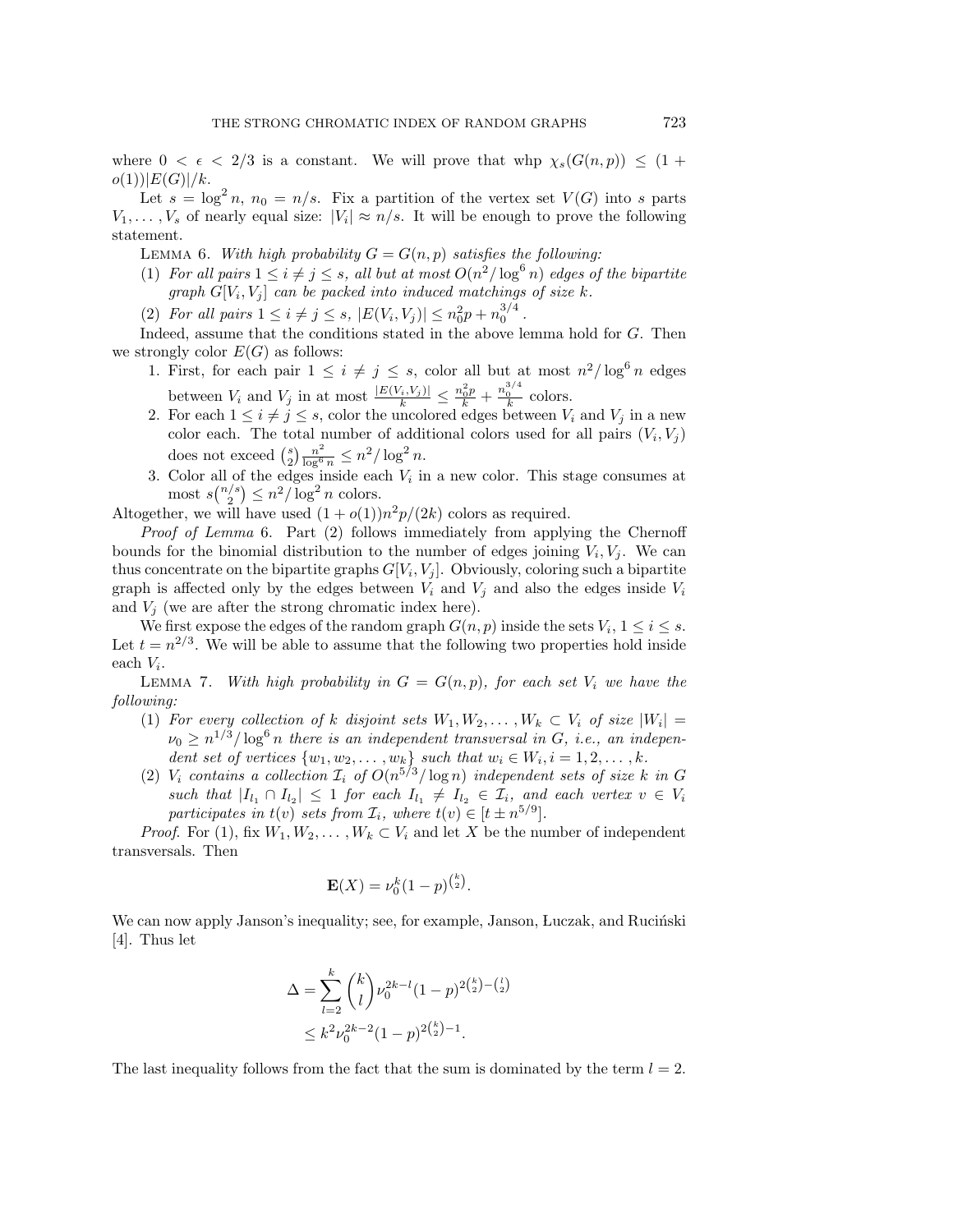Indeed, the ratio of the lth to the second term is

$$
\frac{\binom{k}{l}\nu_0^{2k-l}(1-p)^{2\binom{k}{2}-\binom{l}{2}}}{\binom{k}{2}\nu_0^{2k-2}(1-p)^{2\binom{k}{2}-1}} \le \frac{k^{l-2}}{\nu_0^{l-2}(1-p)^{\binom{l}{2}-1}} = \left(\frac{k}{\nu_0(1-p)^{(l+1)/2}}\right)^{l-2} \le n^{-\epsilon(l-2)/3}.
$$

Janson's inequality implies that

$$
\mathbf{Pr}(X=0) \le \exp\left\{-\frac{\mathbf{E}(X)^2}{2\Delta}\right\}
$$

$$
\le \exp\left\{-\frac{\nu_0^2(1-p)}{k^2}\right\}.
$$

The number of choices for  $i, W_1, W_2, \ldots, W_k$  is certainly less than  $n^{k\nu_0}$ , and so the probability that there exists a collection without an independent transversal is at most

$$
n^{k\nu_0} \exp\left\{-\frac{\nu_0^2(1-p)}{k^2}\right\} = o(1).
$$

To get (2), we can argue as follows. Observe that whp every set of  $1 \leq j \leq k$  vertices of  $V_i$  has  $(1+O(n^{-1/6}))n_0(1-p)^j$  common nonneighbors in  $V_i$ . Indeed, by the Chernoff bound the probability that there is a set S,  $|S| = j \leq k$  for which the number of common nonneighbors lies outside  $[(1 \pm \theta)n_0(1-p)^j]$   $(\theta = n^{-1/6})$  is at most

$$
2\sum_{j=1}^{k} {n \choose j} \exp\{-\theta^2 n_0 (1-p)^j / 3\} \le 2\sum_{j=1}^{k} {n \choose j} e^{-n^{\epsilon}/(3\log^2 n)} = o(1).
$$

This enables us to conclude that whp the number of independent sets  $\tau(v)$  of size k contained in  $V_i$  and containing vertex  $v \in V_i$  is asymptotically equal to  $\mu = \binom{n_0-1}{k-1}(1-\mu)$  $(p)^{k \choose 2}$ . Indeed, given the above property, it follows by induction on  $j \leq k$  that for all  $v \in V_i$  there are between  $(1 - jn^{-1/6})\binom{n_0-1}{j-1}(1-p)^{\binom{j}{2}}$  and  $(1 + jn^{-1/6})\binom{n_0-1}{j-1}(1-p)$ p)<sup>(i)</sup> independent sets of size j in  $V_i$  which contain v, i.e.,  $|\tau(v) - \mu| \leq n^{-1/6 + o(1)}\mu$ . Furthermore, we can also deduce that for a fixed pair  $u, v \in V_i$  the number  $\tau(u, v)$  of independent sets of size k containing both u and v will be at most  $(1+\theta)^k \binom{n_0-2}{k-2} (1-\theta)^{k-1}$  $p)^{\binom{k}{2}-1} = O(k\mu/n_0).$ 

Form a random subfamily  $\mathcal{I}_i^0$  of independent sets of size k in  $V_i$  by choosing each of them independently with probability  $t/\mu$ . Then, by the Chernoff bound, for every  $v \in V_i$  qs the number of elements of  $\mathcal{I}_i^0$  containing v is between  $\frac{\tau(v)t}{\mu} - t^{2/3}$  and  $\frac{\tau(v)t}{\mu} + t^{2/3}$ . Also,

$$
|\mathcal{I}_i^0| = \frac{\mu n_0}{k} \cdot \frac{t}{\mu} (1 + o(1)) = \frac{tn_0}{k} (1 + o(1)) \ .
$$

For  $u, v \in V_i$  the probability that  $\mathcal{I}_i^0$  contains at least  $\log n$  sets containing both u and  $v$  is at most

$$
\binom{\tau(u,v)}{\log n} \left(\frac{t}{\mu}\right)^{\log n} \le \left(\frac{\tau(u,v)et}{\mu \log n}\right)^{\log n} = \left(O\left(\frac{kt}{n_0 \log n}\right)\right)^{\log n} = n^{(-1/3 + o(1)) \log n},
$$

and thus qs for each pair  $u, v \in V_i$ 

(3.1)  $\mathcal{I}_i^0$  contains at most log *n* sets containing *u* and *v*.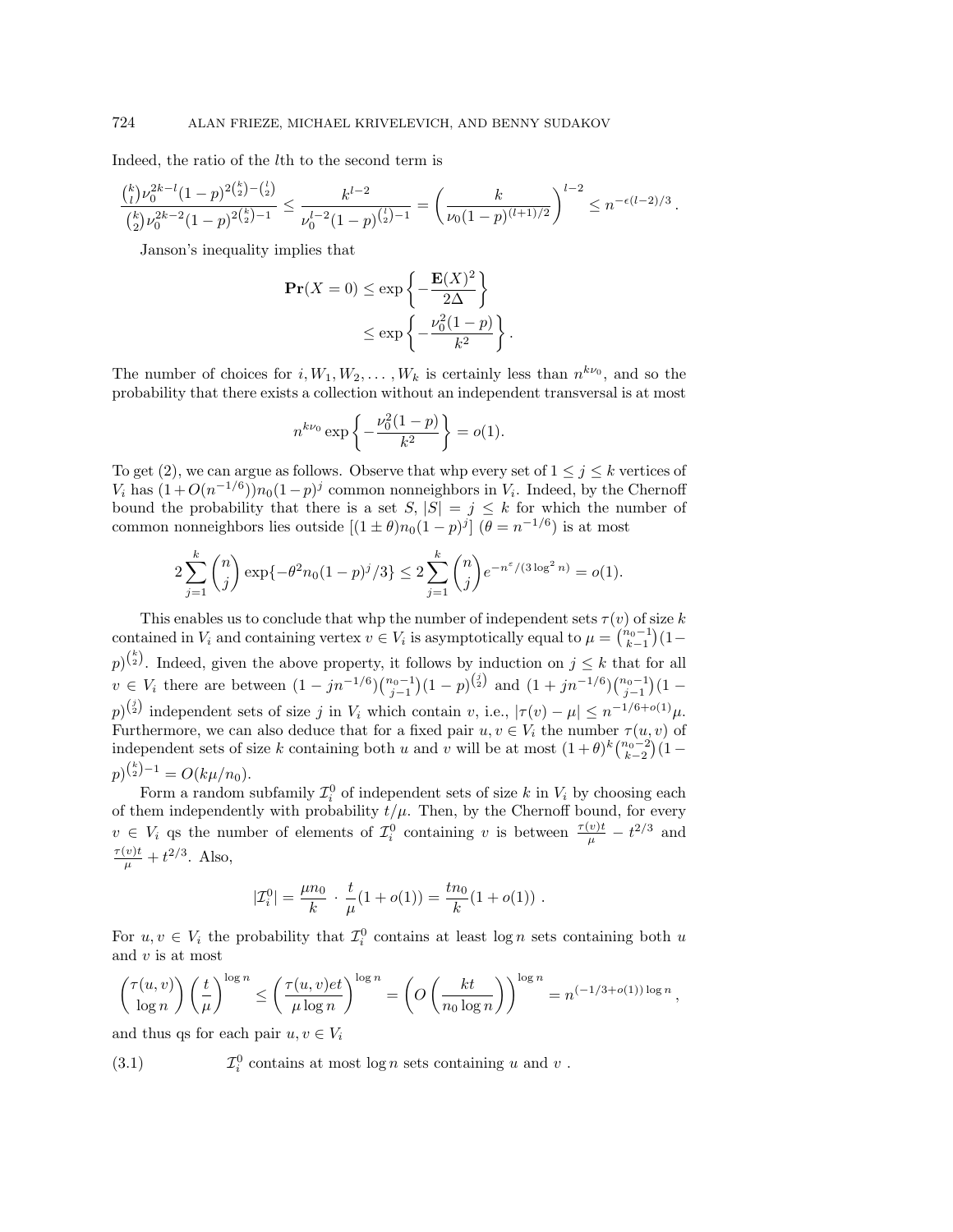Also, observe that the number of pairs of independent sets of size k in  $V_i$  having v and another vertex in common is at most  $\sum_{u \in V_i} {\tau(u,v) \choose 2} = O(\mu^2 k^2/n_0)$ . Therefore the probability that  $\mathcal{I}_i^0$  contains at least  $n^{1/2}$  disjoint pairs of independent sets containing v and having another vertex in common is at most

$$
\binom{O(\mu^2 k^2/n_0)}{n^{1/2}} \left(\frac{t}{\mu}\right)^{2n^{1/2}} = \left(O\left(\frac{\mu^2 k^2}{n_0^{3/2}} \cdot \frac{t^2}{\mu^2}\right)\right)^{n^{1/2}} = n^{-(1/6 - o(1))n^{1/2}}
$$

(Pairs  $(I_1, I_2), (I_3, I_4)$  are disjoint if  $\{I_1, I_2\} \cap \{I_3, I_4\} = \emptyset$ .) We conclude that qs for all  $v \in V_i$ 

(3.2)  $\mathcal{I}_i^0$  contains at most  $n^{1/2}$  disjoint pairs of sets sharing v and another vertex.

Assume now that properties (3.1) and (3.2) hold. Then we claim that for every  $v \in V_i$ ,  $\mathcal{I}_i^0$  contains at most  $n^{1/2} \log^2 n$  pairs of independent sets sharing v and another vertex. Suppose this is not so. Observe that by property (3.1) each independent set  $I \in \mathcal{I}_i^0$ , containing v, has another vertex in common with at most  $|I| \log n < \log^2 n - 1$ sets from  $\mathcal{I}_i^0$  containing v. Therefore if we form a maximal by inclusion family of disjoint pairs in  $\mathcal{I}_i^0$  containing v and sharing another vertex, its size will be more than  $n^{1/2} \log^2 n / \log^2 n = n^{1/2}$  contradiction to property (3.2).

Deleting from  $\mathcal{I}_i^0$  one independent set from each pair of sets sharing more than one vertex, we obtain a family  $\mathcal{I}_i$  with  $O(tn_0/k) = O(n^{5/3}/\log n)$  sets, in which each pair of sets has at most one vertex in common, and every  $v \in V_i$  belongs to  $t(v)$  sets from  $\mathcal{I}_i$ , where  $t(v) \in [t - t/n^{1/7}, t + t/n^{1/7}]$ .  $\Box$ 

From now on we assume that the conditions stated in Lemma 7 hold. Let us concentrate on the pair  $(V_i, V_j), i < j$ .

Let  $v \in V_i$ . Assume that  $(u, v) \in E(G)$ , where  $u \in V_i$ . We define

$$
R(v, u) = \{I_l \in \mathcal{I}_i : v \in I_l, N(u) \cap I_l = \{v\}\};
$$

i.e.,  $I_l$  is in  $R(v, u)$  iff  $v \in I_l$  and v is the only neighbor of u in  $I_l$ . Before diving into technical details, let us explain the main idea of the proof. Let  $I_l = \{v_1, \ldots, v_k\}$ . Assume that  $u_1, \ldots, u_k$  form an independent set of size k in  $V_i$  such that  $(v_i, u_i) \in$  $E(G)$  and  $I_l \in R(v_i, u_i)$  for all  $1 \leq i \leq k$ . Then the set of edges  $\{(v_i, u_i): 1 \leq i \leq k\}$ forms an induced matching of size  $k$  in  $G$ . Our aim will be to pack most of the edges between  $V_i$  and  $V_j$  in such matchings. To this end, we assign each edge  $(v, u)$  of G between  $V_i$  and  $V_j$  to one of the independent sets  $I_l \in R(v, u)$ . Then, for each set  $I_l \in \mathcal{I}_i$  we distribute almost all the edges assigned to  $I_l$  between induced matchings of size k as indicated above.

Assume  $e = (v, u) \in E(G)$  for  $v \in V_i$ ,  $u \in V_j$ . We assign edge e to one of the independent sets containing v as follows: If  $R(v, u) = \emptyset$ , then e stays unassigned; otherwise e is assigned to a random member of  $R(v, u)$ . Denote

$$
\rho = (1 - p)^{k - 1} = n^{-2/3 + \epsilon + o(1)}.
$$

Recall that we denoted by  $t(v)$  the number of independent sets in  $\mathcal{I}_i$  containing v. The probability that e stays unassigned, conditioned on  $e \in E(G)$ , is  $(1-\rho)^{t(v)} \leq e^{-n^{\epsilon+o(1)}}$ . Therefore applying the union bound we can conclude that qs every edge  $e = (u, v)$  of

.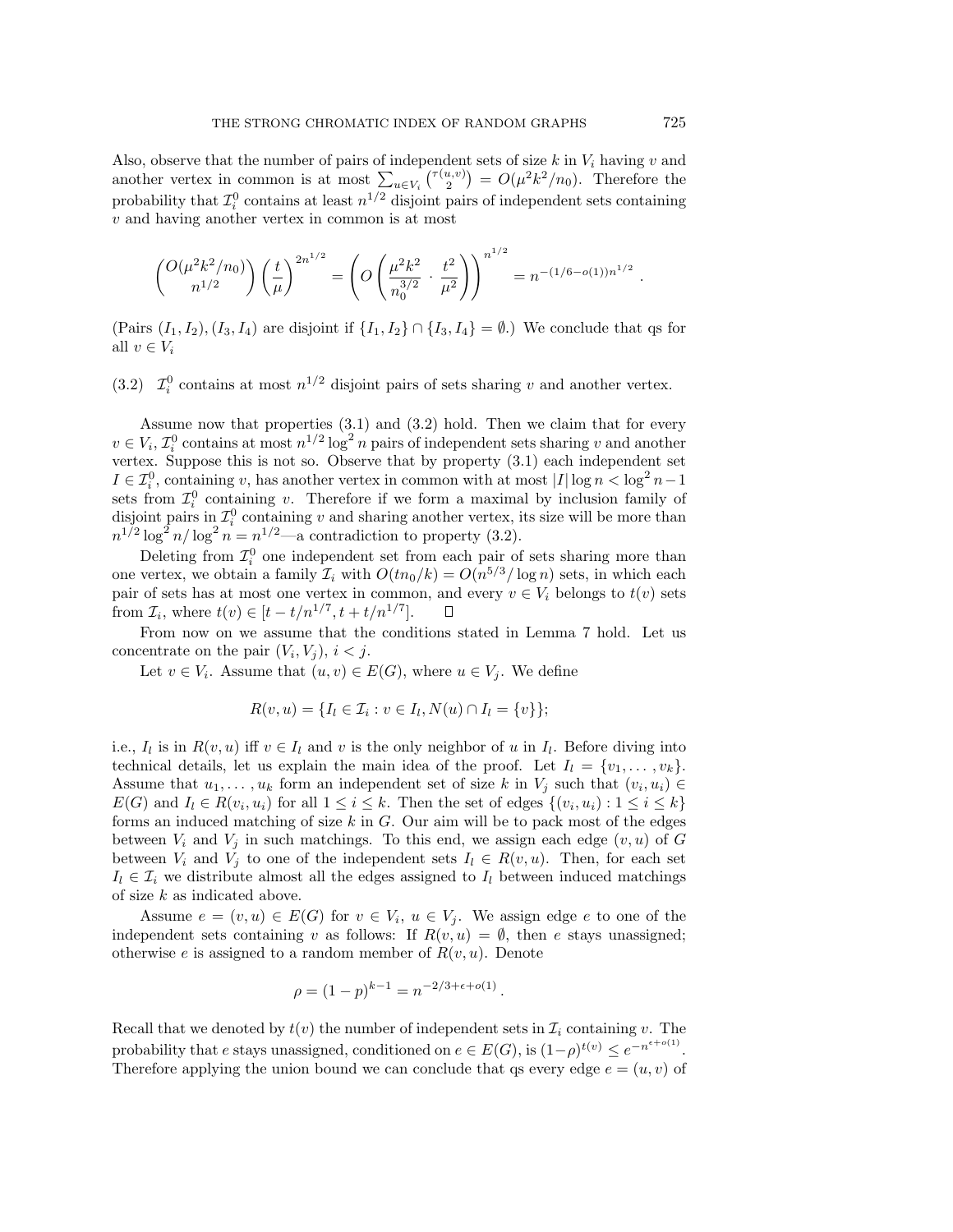every pair  $(V_i, V_j)$  gets assigned. Also,

$$
\begin{aligned} \mathbf{Pr}\left[e \text{ gets assigned to } I_l\right] &= \sum_{r=1}^{t(v)} \frac{1}{r} \binom{t(v)-1}{r-1} \rho^r (1-\rho)^{t(v)-r} \\ &= \frac{1}{t(v)} \left(1 - (1-\rho)^{t(v)}\right). \end{aligned}
$$

(The parameter r above counts the number of independent sets in  $R(v, u)$ .)

Now let  $I_l \in \mathcal{I}_i$ ,  $v \in I_l$ . Denote by  $T(v, l)$  the set of neighbors u of v in  $V_j$  such that  $(v, u)$  is assigned to  $I_l$ . Note that for any two edges  $e = (v, u)$  and  $e' = (v, u')$ the events e and e' gets assigned to  $I_l$  depend on disjoint sets of pairs of vertices in  $G(n, p)$  and are mutually independent. Hence, conditioned on the degree  $d(v, V_i)$ , the random variable  $|T(v, l)|$  is distributed binomially with parameters  $d(v, V_i)$  and  $\frac{1}{t(v)}(1-(1-\rho)^{t(v)})$ . The degree  $d(v, V_j)$  in turn is also distributed binomially with parameters  $n_0 = |V_j|$  and p. So, applying the Chernoff bound twice, we can argue that whp

(3.3) 
$$
||T(v, l)| - n_0 p/t| \le n^{3/10}
$$

for all  $(V_i, V_j)$ ,  $I_l \in \mathcal{I}_i$ ,  $v \in I_l$ .

Now consider  $I_l \in \mathcal{I}_i$ . Assume  $I_l = \{v_1, \ldots, v_k\}$ . The sets  $T(v_i, l)$  are pairwise disjoint by construction. As long as  $|T(v_i, l)| \ge n^{1/3}/\log^6 n$ , we repeat the following procedure:

- 1. Find an independent transversal for the family  $\{T(v_i, l)\}_{i=1}^k$ . Let it be  $(u_1,\ldots,u_k)$ , where  $u_i \in T(v_i,l)$ . This is possible due to the first condition of Lemma 7.
- 2. The set of edges  $M = \{(v_1, u_1), \ldots, (v_k, u_k)\}\)$  forms an induced matching. We color M by a fresh color.

3. Update  $T(v_i, l) := T(v_i, l) - u_i$  for  $1 \le i \le k$ .

When this process stops,  $|T(v_i, l)| \leq n^{1/3} / \log^6 n + 2n^{3/10}$ , due to (3.3), and hence

$$
\left| \bigcup_{i=1}^{k} T(v_i, l) \right| \leq \left( \frac{n^{1/3}}{\log^6 n} + 2n^{3/10} \right) k = O\left( \frac{n^{1/3}}{\log^5 n} \right).
$$

Since whp every edge is assigned to some  $T(v, l)$ , altogether the number of edges between  $V_i$  and  $V_j$  that are left uncolored is at most

$$
|\mathcal{I}_i| \cdot O\left(\frac{n^{1/3}}{\log^5 n}\right) = O\left(\frac{n^2}{\log^6 n}\right) .
$$

This completes the proof of Lemma 6 and thus of Theorem 2.  $\Box$ 

## **4. Concluding remarks.**

• We strongly believe that the bound we obtain here for the dense case can be further improved, and that in fact the following holds true (it was first conjectured in [2]).

CONJECTURE 8. Let  $p = p(n)$  satisfy  $n^{-1+\epsilon} \leq p(n) \leq 0.99$ , where  $0 < \epsilon < 1$ is a constant. Then whp in the random graph  $G = G(n, p)$ ,

$$
\chi_s(G) = (1 + o(1)) \frac{n^2 p}{2 \log_b n},
$$

where  $b = 1/(1 - p)$ .